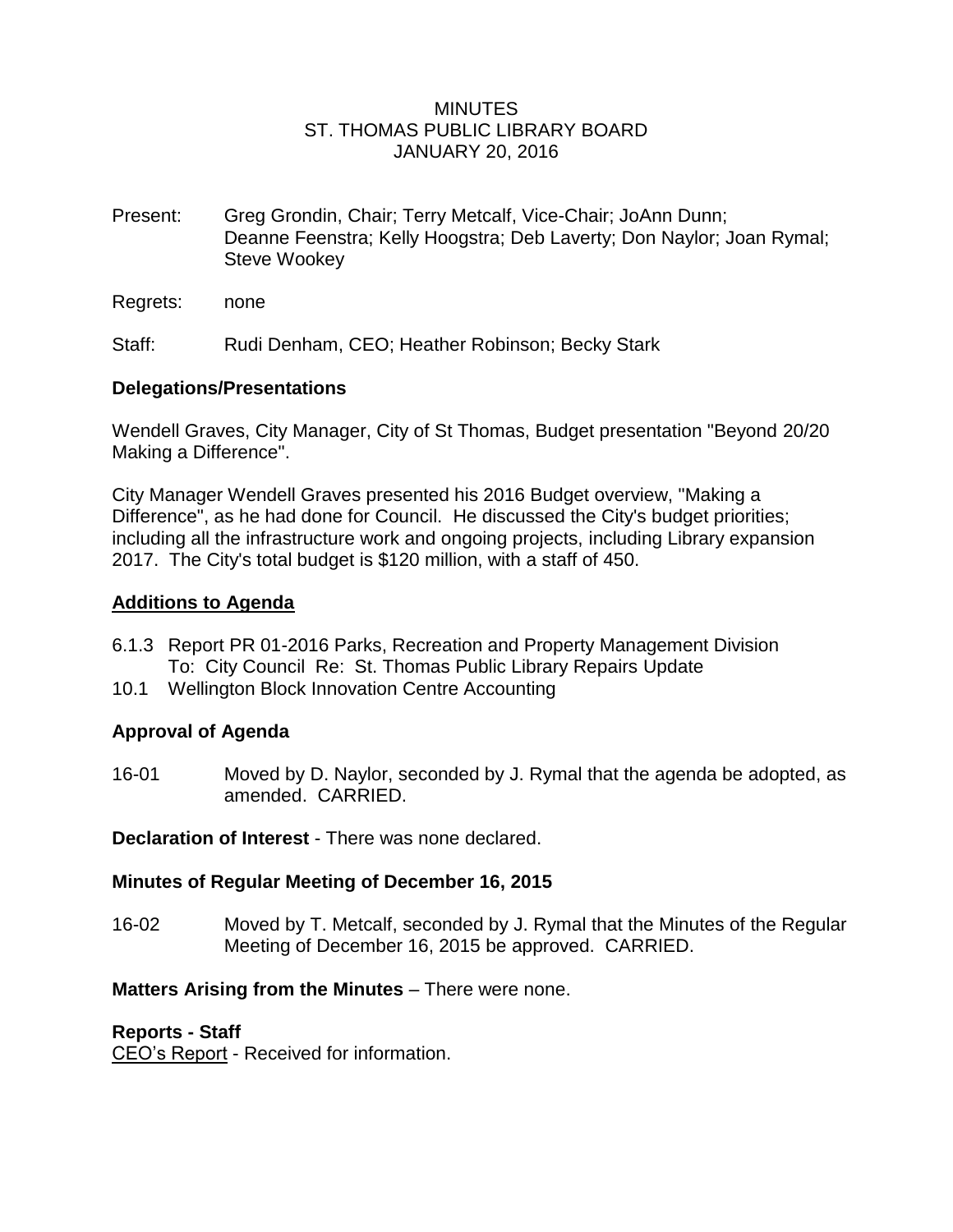The CEO reminded the Board that at December's meeting, Susan Andrews and Tyler Hanley were recognized for 15 years of service, but Trish Lee should also be recognized for 5 years, though she was not able to attend the meeting.

Library Activities Annual Report - Received for information.

The CEO explained the staff recognition initiative, "Agents of Awesome".

Chairman G. Grondin reported that he received many compliments about the work that Eric Liebregts is doing in assisting the public with e-services.

Friends Book Sales Report – Year End 2015 – Received for information.

Steve Wookey expressed our thanks to the Friends of St. Thomas Public Library for their success in the previous year.

Friends Liaison Report – January 2016 - Received for information.

**Statistics** 

2015 General Usage Statistics – Received for information.

1997 to 2015 General Statistics – Yearly Totals – Received for information.

The CEO explained some of the historical differences in membership reflected a cleanup of the data base, rather than a drastic loss of members. "Active members" - by legal definition - are those who have used their card within two years.

#### **Reports - Standing Committees**

Finance and Building and Grounds

Trust Fund Transfer Report – Distributed and received for information.

The CEO reported that salaries were underspent at year end as a result of two major circumstances - long term sick leave for several staff, and the different between actual sick payout and the maximum that is required to be budgeted. The 2015 Revenue was also less than anticipated.

16-03 Moved by T. Metcalf, seconded by J. Rymal that the St. Thomas Public Library Board approve the Trust Fund transfers from the Palmer donation to Operating Accounts of Children's and Teens' Programs for \$2,300.55 and to Promotion and Public Relations of \$4,579.20 and from the Palmer Makerspace donation to Circulation/Inventory Control of \$20,697.56 and to Promotion and Public Relations of \$2,027.83 for a total transfer of \$29,605.14. CARRIED.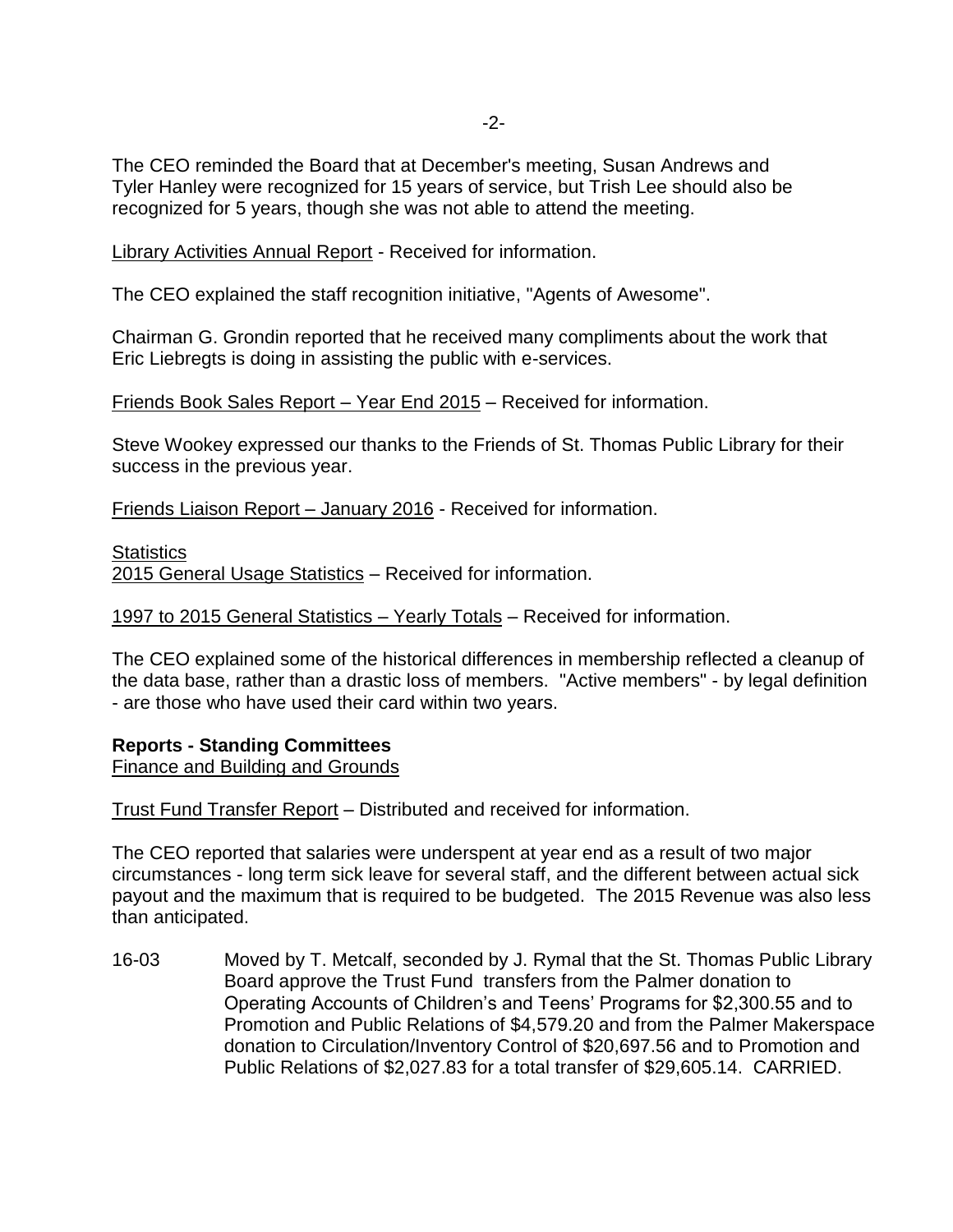### 2016 Operating Budget

16-04 Moved by T. Metcalf, seconded by J. Rymal that: "In order to meet Council request, the Library budget be reduced by \$5,000 in the library materials budget, to be divided equally between adult and children's materials." CARRIED.

Report PR 01-2016 Parks, Recreation and Property Management Division To: City Council Re: St. Thomas Public Library Repairs Update - Distributed and received for information.

The CEO reported that this report was requested by City Council.

Southern Ontario Library Service – There was no report.

Personnel – There was no report.

Fundraising and Public Relations – There was no report.

Federation of Ontario Public Libraries – There was no report.

## **Correspondence**

City of St. Thomas re: Library Elevator – Received for information.

The CEO reported that elevator upgrade is moving forward.

Jeff Yurek, MPP re: 2016 Ontario Volunteer Service Awards – Received for information.

Ministry of Tourism, Culture and Sport re: 2015-16 Ontario Libraries Capacity Fund – Research and Innovation – Received for information.

**Policies** - There were no policies.

**Health and Safety** – There were no reports.

#### **Other Business**

Wellington Block Innovation Centre Accounting (WBIC) – Distributed and received for information.

Wendell Graves City Manager, requested that WBIC revenues and expenses be channeled through our budget. A manager will be hired for 2 years with funding from Ontario Library Capacity Fund Grant. There will be no financial impact in the long term.